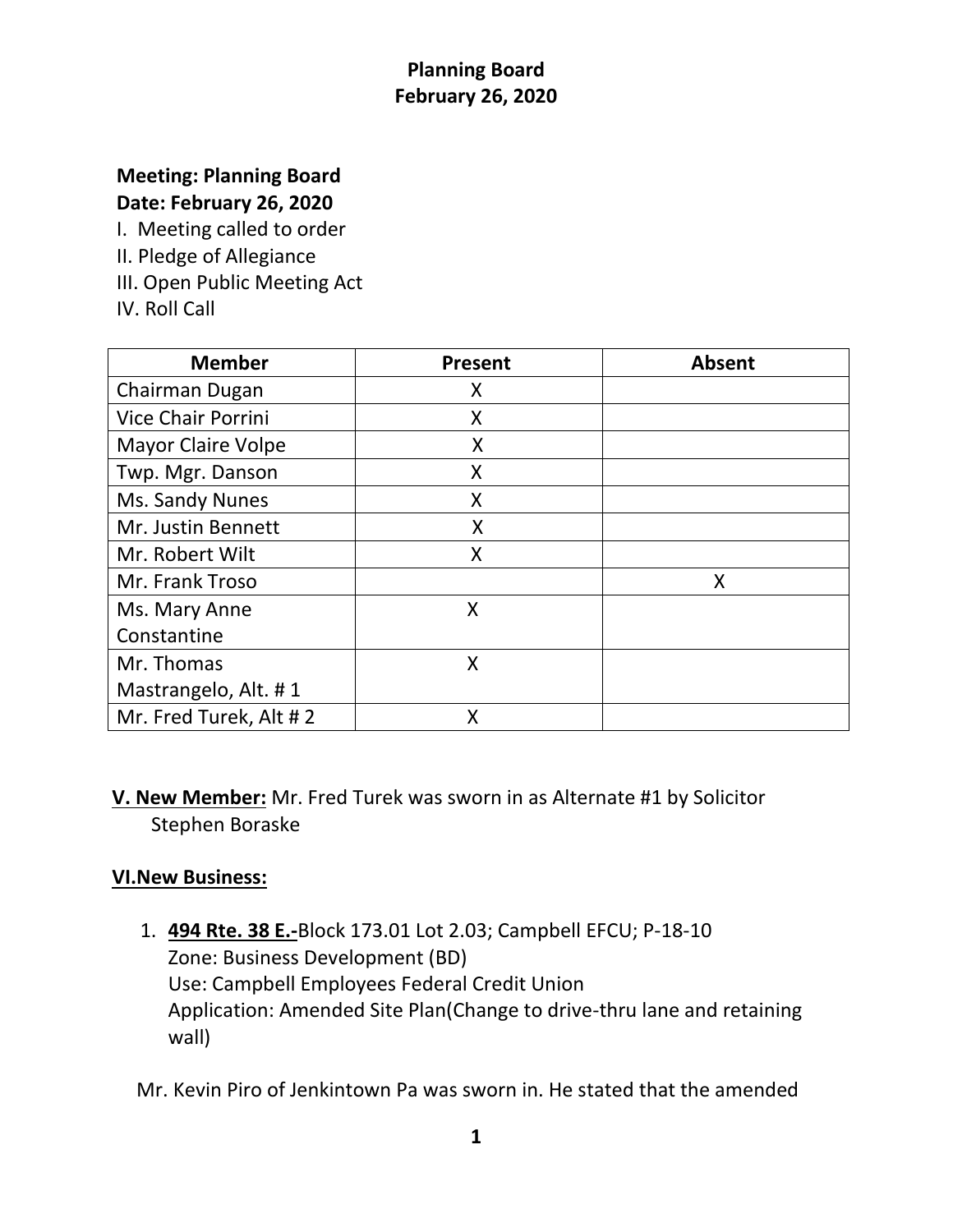Site plan was a direct result of Cost-Cutting Measures. The retaining wall in the Original plan would have been over \$100,000.00 to allow the second drive-thru Lane. If approved, they would keep the natural slope of 1 to 1.3 which results in A 45 degree slope.

Mr. Kieth Marshall, CMC was sworn in by Solicitor Boraske.

The plan is to use a grass seed mixture that is commonly used on slopes. The "Blanket "would be installed and trees would be planted along the Eastern Line of the property creating a more natural look. Maintenance of the area would be performed once a year by a Professional Landscaping Crew.

Chairman Dugan stated that not building the retaining wall would have adverse affect on the neighboring property.

Mr. Fred Turek is concerned about the plan to maintain the slope only once a year. Concessions were made by Mr. Piro to list "Periodic Maintenance" as needed in the Application.

Chairman Dugan opened the meeting to the general public. No Comment Public Portion closed.

Motion to Approve the Application was made by Mayor Volpe, second by Ms. Porrini, All Approve

2. **340 W. Main St-** Block 115: Lot 1.01 Joseph Fischer; P-20-3 Zone: Downtown Business (DB) Existing Use: ice cream, sweets, drinks etc. Application: Site Plan Waiver to add 6' x 8' Wall-in Cooler Box

Mr. Joseph Fischer was sworn in by Solicitor Boraske.

He stated the walk-in box will be installed on the left hand side of the building. It will not affect the parking spots. The access is from inside the building. There will be no entry from the outside of the building.

The Township Engineer has no issues with the Application.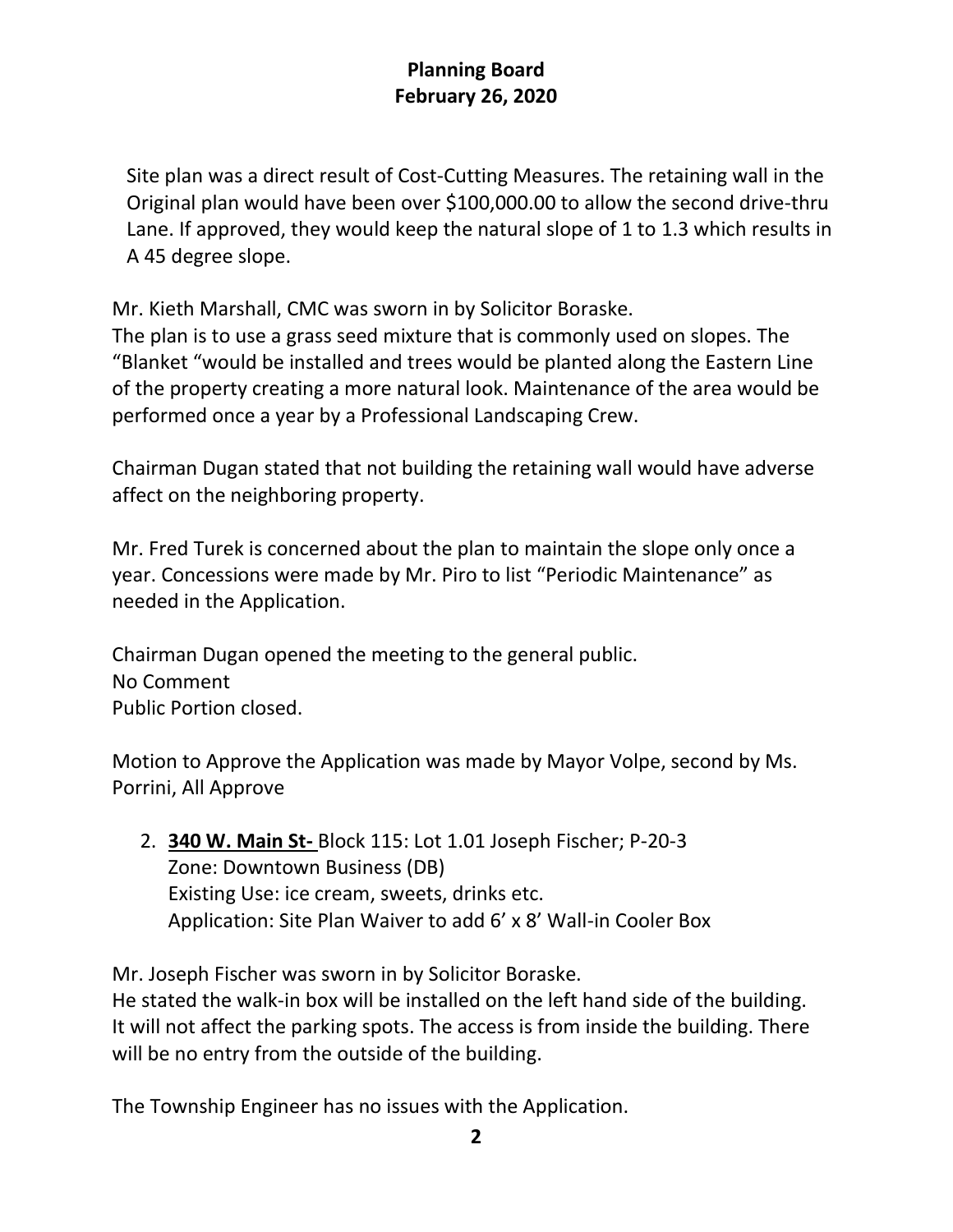Chairman Dugan opened the meeting to the General Public. No comment Public Portion closed.

Motion to Approve the Application was made by Ms. Porrini, second by Mayor Volpe. All Approve

# **3. 2 North Forklanding Rd. (Unit 4)-**Block 63 Lot 8; Dana Marie Randolph; P-20-4

Zone Downtown Business (DB) Existing /Former Use: Retail (Vape Store) Proposed Use: Dance Studio Application: Site Plan Waiver

Dana Marie Randolph was sworn in by Solicitor Boraske Testimony followed that Ms. Randolph is looking to open a Dance Studio in Unit # 4. The name of the Studio would be"Amped to Dance". It would be a studio for mainly 2-17 year old dancers. There would also be a session for Adults 18 and up.

The changes she is proposing to the site would be to eliminate the dividing wall between the front and the back, mirror one of the walls and change the flooring. Music would play during sessions at 94 decibels. 85-90 decibels would be city traffic.

Classes would be 1 hour in length. This is not a franchise studio. The number of Employees would be 3 along with high school interns. 20-30 children would be in each class.

Hours of Operation would be: September thru June, Monday thru Friday 4 pm to 9pm. 8-9 pm would be the Adult class. Saturday 9 am to 4 pm. June thru September would be 8 am to 3 pm.

The class average would be 24 children per class.

The Township Engineer stated the classification on use Statue 205-24 A does allow for an Art School.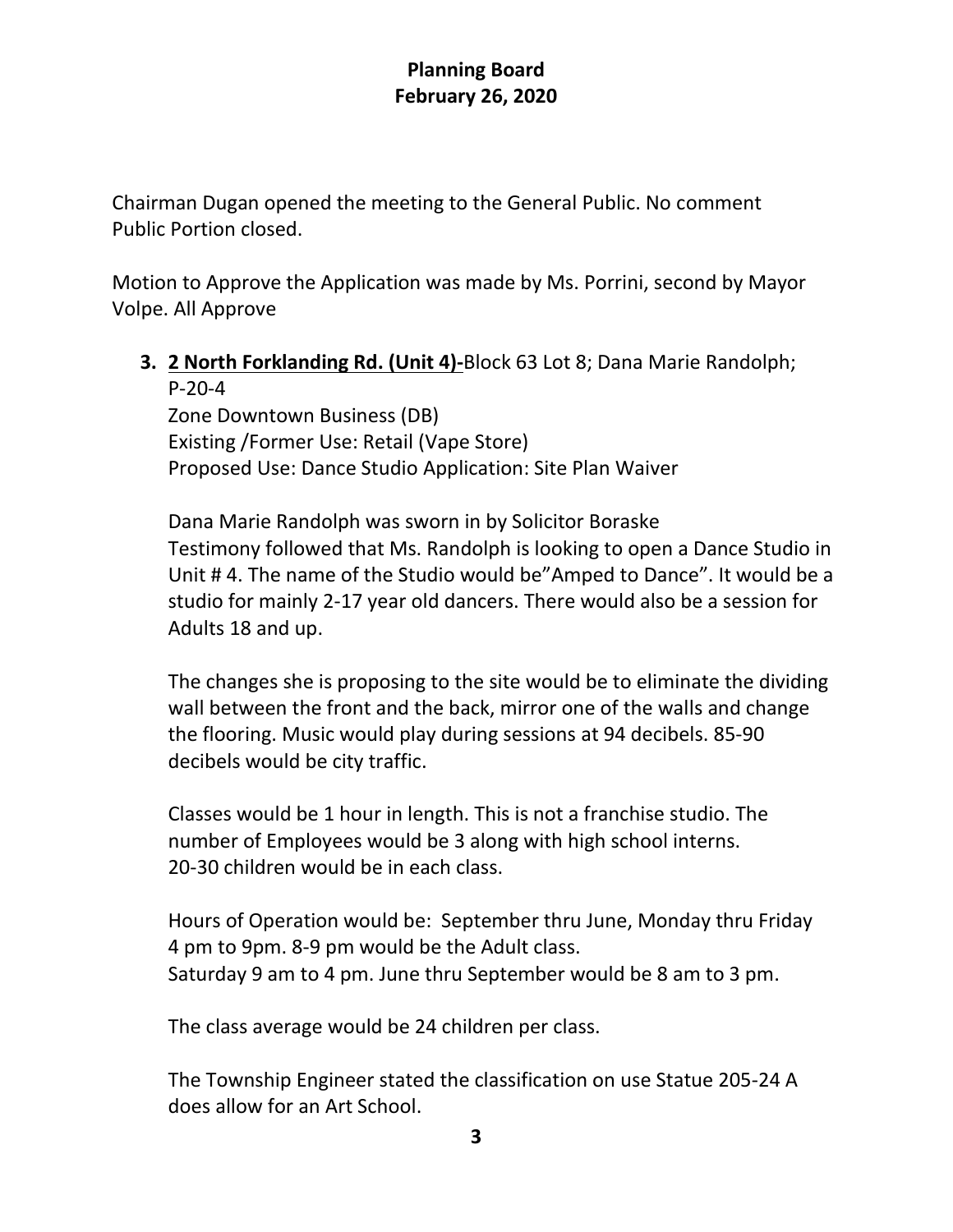Parking is of concern, since there is no on- site parking, just the Municipal Lot.

The Township Engineer asked about Signage, the plan is to reface the existing sign and add an Opening Day Banner to advertise.

Township Manager Danson asked about seating for Parents? Ms. Randolph stated that she would be adding a reception area with benches and a curtain to partition the dancers.

Trash will be removed and taken off-Site.

Mayor Claire Volpe asked Ms Randolph to let her know when the Grand-Opening will be and officials would come and do a ribbon cutting ceremony.

A Motion to Approve the Application was made by Mr. Bennett, second by Mayor Volpe, All Approve.

**4. 114-116 East Main St.** Block 91 Lot 15;Magic of volcano inc. ; P-20-1 Zone: Downtown Business (DB) Existing Use: Restaurant w/apartments (Charlie Brown's) Proposed Use: Restaurant w/Apartments Application: Site Plan with "C" Variance

Mr. Matthew R. McCrink, Esq. Jian Fang Lin Mr. Gregory B. Fusco, P. E, Key Engineers Mr. Daniel Joss R.A. DJ Architecture, LLC

Were all sworn in by Solicitor Boraske.

Mr. Matthew McCrink, Esq. started the testimony by saying, the workshop Suggestions were extremely helpful. He testified to the cleanliness and overall top rated operation of the Magic of Volcano that is located next to his office in Berlin, NJ.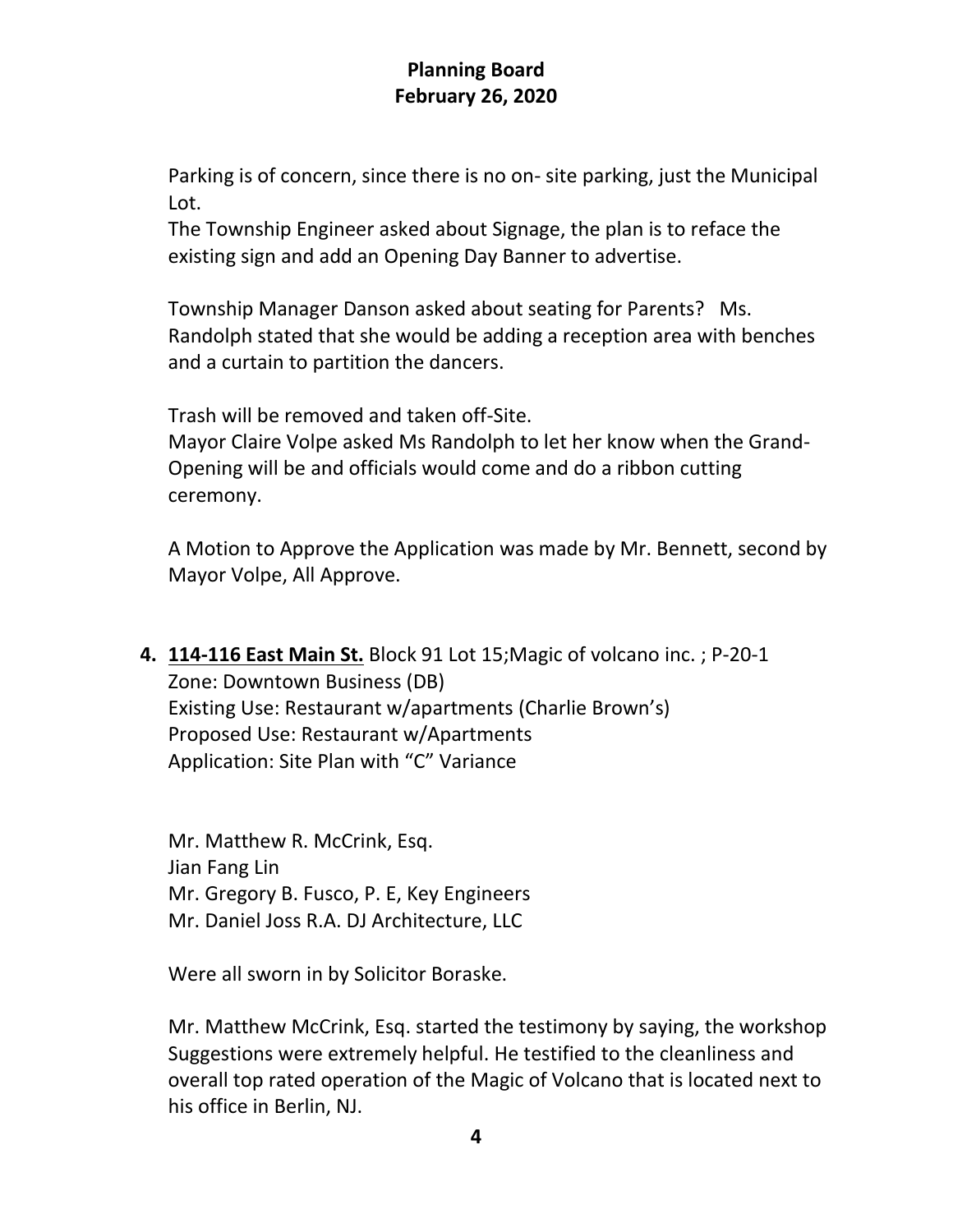The practical matter is that Magic of Volcano will be built in the exact footprint of the existing vacant building.

The Variances that are needed are for side yard, front yard, sign and parking, with the main issue being "Parking". The applicant has recieved a written letter from the Pastor of Immanuel Baptist Church that the restaurant may use the parking lot associated with the church with the exception of Sunday Mornings. The Pastor had provided the service to the former Charlie Browns as well.

The hours of operation will be 11 am till 10 pm Monday thru Saturday and evening hours on Sunday. This testimony was provided by the owner/operations manager Jian Fang Lin. She expects to have 10-15 employees on at any given time. The apartments above the restaurant would be primarily for employees.

The Engineer Mr. Gregory B. Fusco prepared he site plan and stated the restaurant's use is in conformance with the Zone. The site is also decreasing the impervious coverage from 96% to 83.5%. The building height is also in conformance.

Mr Daniel Joss, Architect testified that the main entrance to the restaurant would be on Spruce Ave. The internally lit sign over the entrance would be approximately 12 sq. feet.

Mr. Gregory Fusco testified to items in the Township Engineers Review.

- 1. Parking, Loading and Pedestrian Circulation.
	- a. Parking has already been answered.
	- b. The loading zone is located on the back of the building with entrance on the Spruce Ave Side. There is barrier free access to the enclosed dumpsters and delivery zone.
	- c. Broken Sidewalks will be replaced.
- 2. Stormwater Management Plan and Grading
	- a. A gravel area behind the restaurant will be replaced with a planted green are, therefore reducing impervious coverage.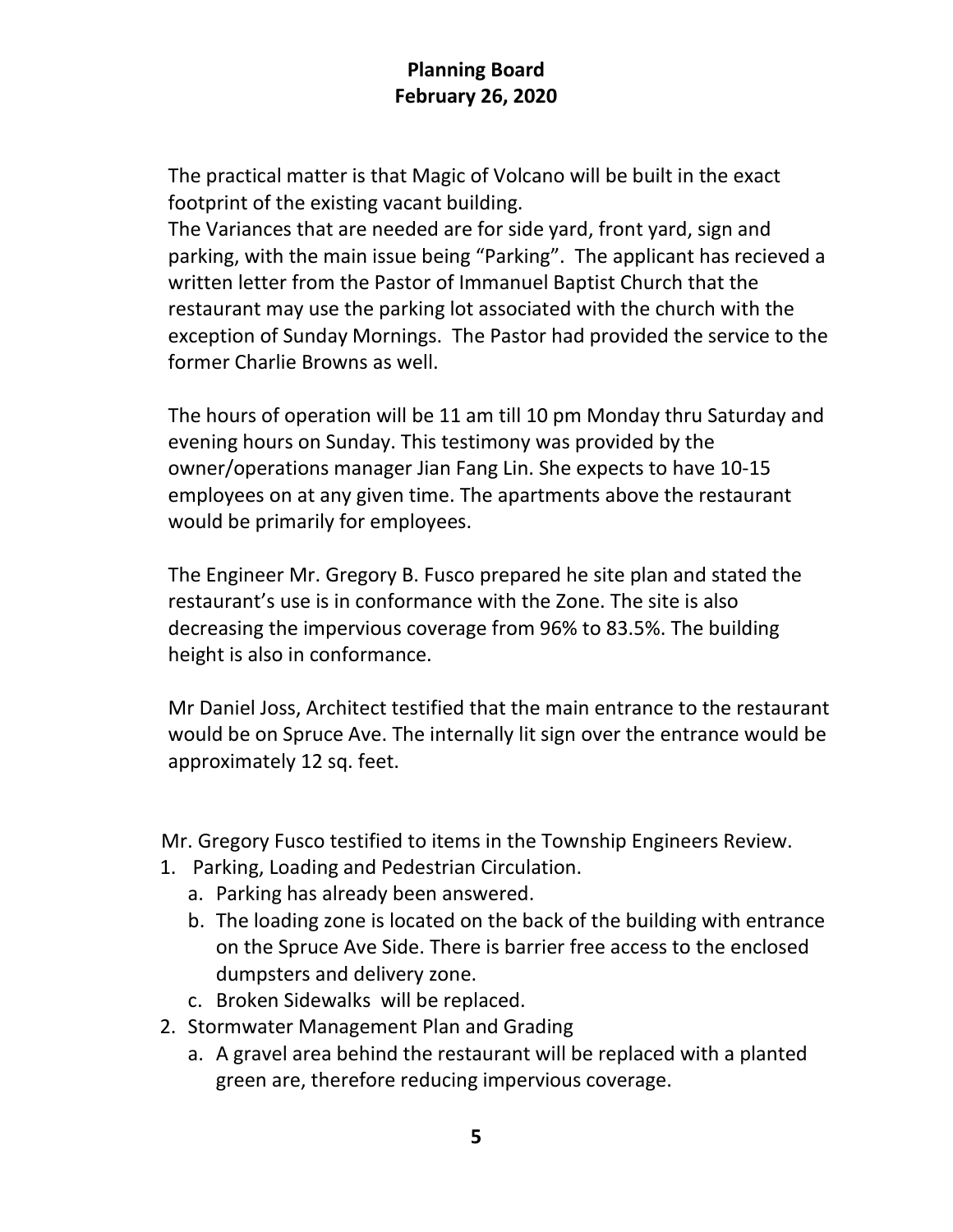- b. A grading plan has been submitted for the rear of the site. All storm water will continue to drain to the Public Parking Area.
- 3. Utilities

All meters, HVAC and fans should be screened from Public View. The exhaust fans will be vented thru the roof. A grease trap will be encased in a concrete barrier.

The builder would prefer to have all new cables placed underground.

4. Planting Design

Township Engineer suggested changing out one type of bush to a less invasive type.

5. Lightning

There is already sufficient lighting from street lights and lighting from the actual building to accommodate the minimum illumination required by ordinance.

6. Construction Details

The entire site would be fenced off during both demolition and the construction stage. A safe work zone is the main goal.

7. Trash Enclosures

A masonry dumpster enclosure with a double lockable gate is planned. The fencing would be slated to screen the actual dumpster from public view.

8. Signage

A variance will be needed for the secondary sign located on Main St. A 30 square foot sign is being requested over the secondary entrance on Main St.

- 9. Affordable Housing Conformance. A monetary payment of 1 ½-2% would be made or One of the Apartments would be Deed Restricted as Affordable Housing.
- 10.Environmental Concerns are mostly during construction. Temporary Fencing would be installed around the entire perimeter. The Applicant is also seeking a "Site-Plan" Waiver. A pre-construction meeting would be scheduled with all necessary Departments.

Chairman Dugan would like to talk about the Apartments.

The plan calls for 4 "Nice" Apartments. 2 Larger 3 bedroom, 2 Bath and 2 smaller 2 bedroom, 2 bath. Entrance would be through an alcove on the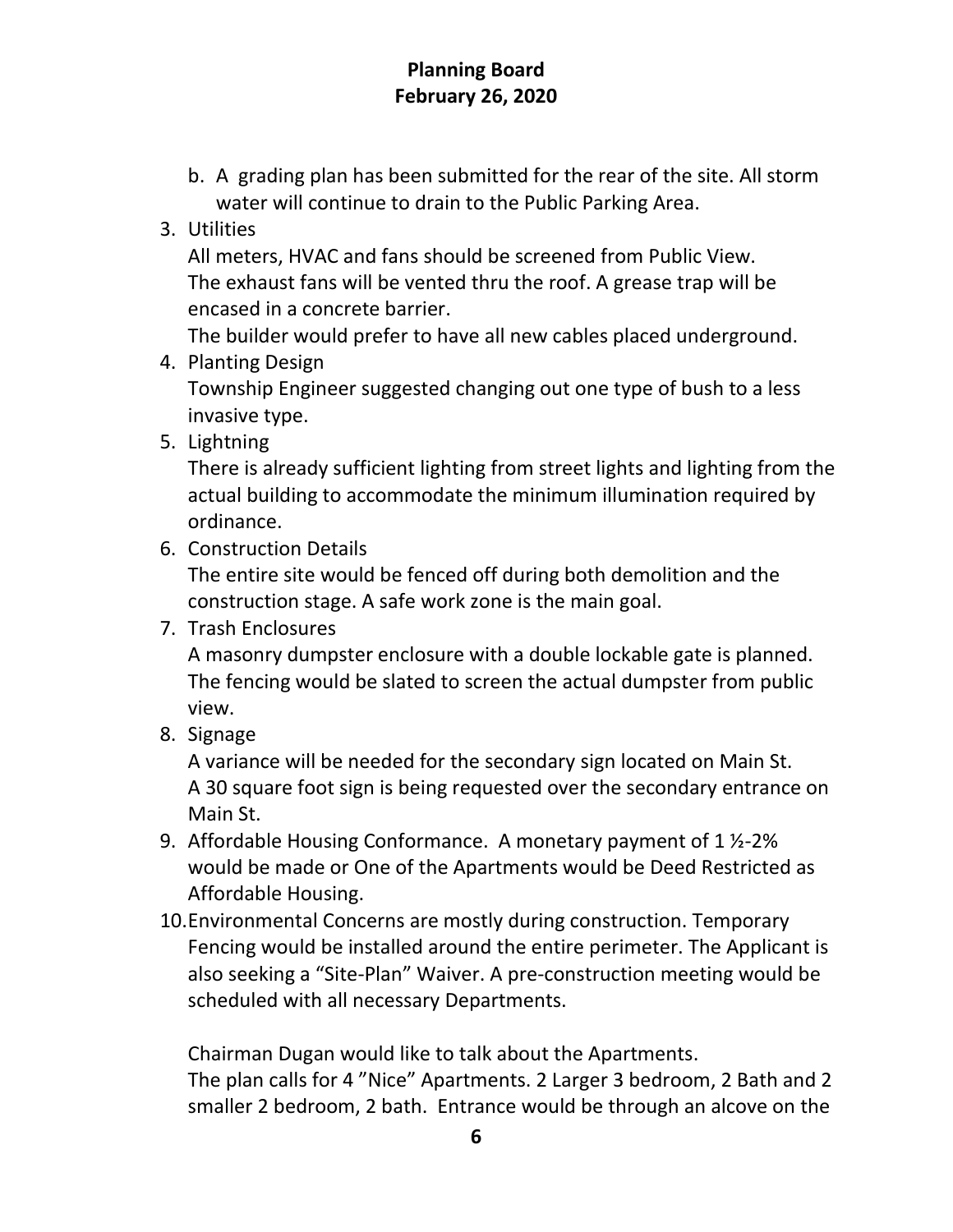western side of the building facing Main St. There will be no elevator installed for access. In addition, there is no on-site parking available for Tenants.

Chairman Dugan opened the meeting to the Public. No Comment Public Portion closed.

Township Engineer would like to go on record , that a variance is required for the 35.6 Sq. Ft Sign on Main St. Board Member Ms. Constantine inquired about access to the apartments thru exterior steps. The only access will be thru the alcove and all steps are interior to the second and third floors.

Mayor Volpe asked about Exhaust Fans for the Hibachi Grills. The fans will be roof mounted above the kitchen and will not affect the apartments.

Mr Turek commented on the 9 street parking spots available to the site. Is the Board fully aware of the Parking Restraints? He is also concerned about the concrete sidewalks being damaged during construction. Applicant is willing to replace all existing sidewalk along Main and Spruce Sts. Another area of concern are the HVAC units and Trash Enclosure. Has the fire Marshall been consulted?

Vice Chairman Porrini inquired about the restaurant having a Liquor License. The Applicant purchased the License from the previous owner.

Board Attorney requested details about the ADA ramps and sidewalks be replaced to Code. Curbing would be a condition of Approval by Burlington County Planning Board.

Motion To Approve with the following Variances was made by Vice Chairman Porrini, second by Mayor Volpe. All Approve

- a. Signage
- b. Front yard setback
- c. Side yard setback